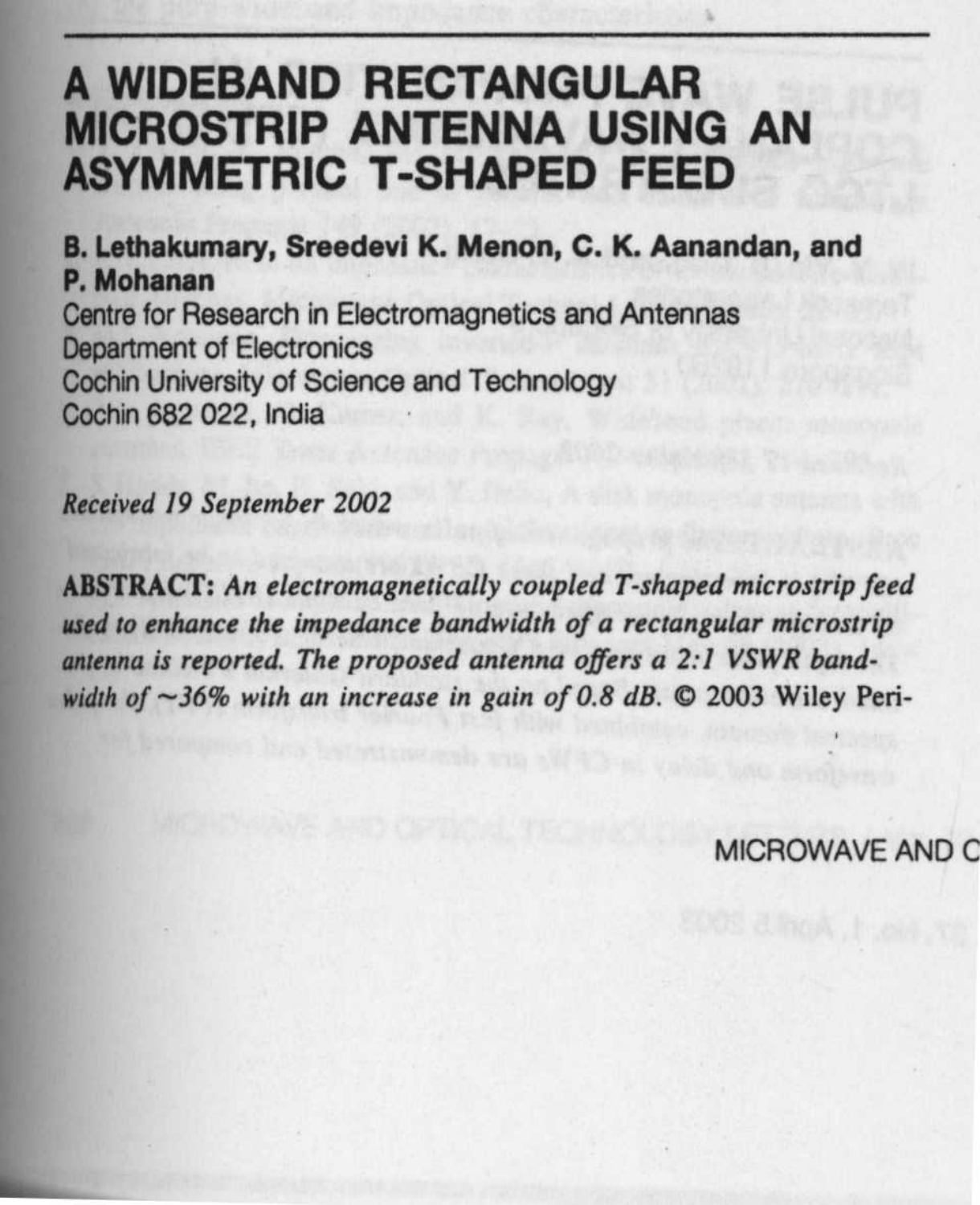



odicals, Inc. Microwave Opt Technol Lett 37: 31-32, 2003; Published **online** in Wiley **InterScience (www.interscience** .wiley.com). DOI 10.1002/ mop. 10815

Key words: microstrip antennas; bandwidth enhancement; T-shaped feed; electromagnetic coupling

# **1. INTRODUCTION**

Narrow impedance bandwidth is recognized as an inherent drawback of printed microstrip antennas. Several techniques such as the use of thick substrate [1], L-probe/strip [2], L-shaped feed [3], T-probe [4], etc. have been **suggested** for enhancing the bandwidth. Usage of a symmetric T-shaped which offers a bandwidth of 23%, feed has been reported recently [5]. In this paper, use of an electromagnetically coupled asymmetric T-shaped microstrip feed to further enhance the bandwidth is proposed. The experi**mental results** show that the present configuration can offer a 2:1 VSWR bandwidth of 35.5% with a 0.8 dB increase in gain.

# **2. ANTENNA DESIGN**

The antenna is electromagnetically fed using a  $50\Omega$  asymmetric T-shaped microstrip line fabricated on a substrate of dielectric constant  $\varepsilon_{r1} = 4.28$  and thickness  $h_1 = 0.16$  cm. A rectangular microstrip patch of dimension  $L \times W$ , fabricated on another substrate of dielectric constant  $\varepsilon_{r2}$  and thickness  $h_2$ , is electromagnetically coupled to the asymmetric T-shaped feed, as shown in Figure I.



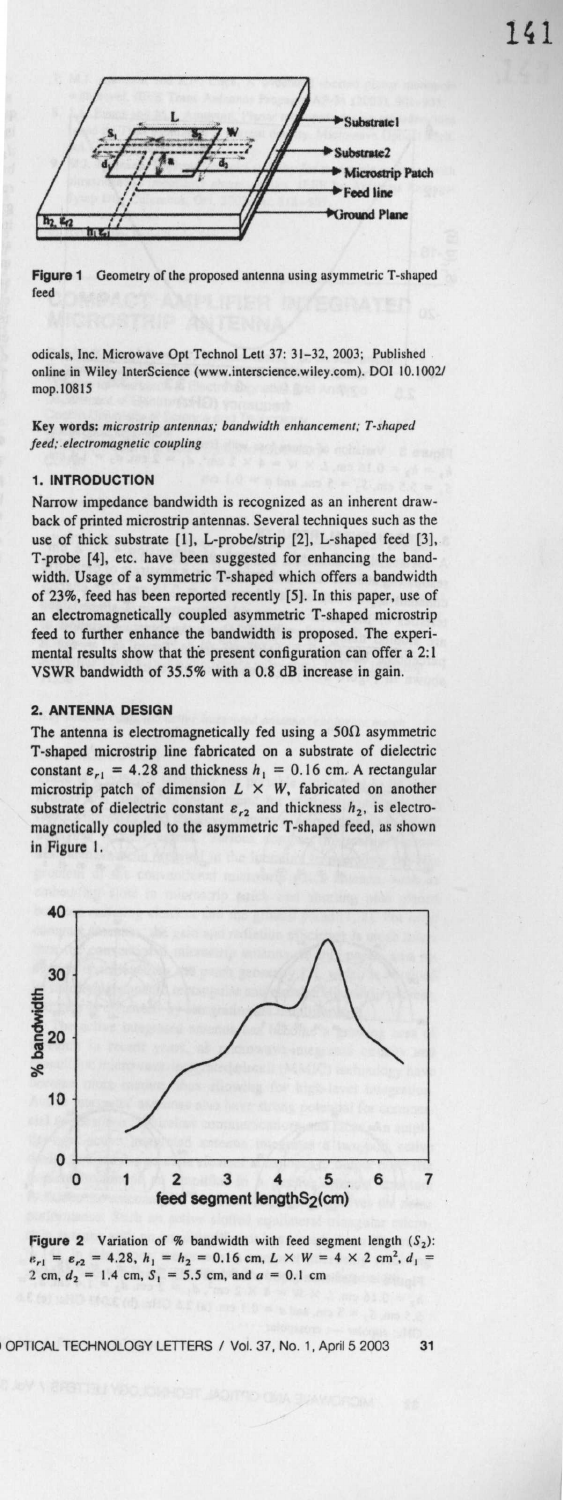

**Figure 3** Variation of return loss with frequency:  $\varepsilon_{r1} = \varepsilon_{r2} = 4.28$ ,  $h_1 = h_2 = 0.16$  cm,  $L \times W = 4 \times 2$  cm<sup>2</sup>,  $d_1 = 2$  cm,  $d_2 = 1.4$  cm,  $S_1 = 5.5$  cm,  $S_2 = 5$  cm, and  $a = 0.1$  cm

## **3. EXPERIMENTAL RESULTS**

A rectangular microstrip **antenna of** dimension 4 X 2 cm2 resonating at 3.043 GHz is fabricated **on a substrate** of dielectric constant  $\varepsilon_{r2}$  = 4.28 and thickness  $h_2$  = 0.16 cm. The characteristics of the patch **antenna with asymmetric** T-shaped feed are studied using HP8510C Network Analyzer. Variation of percentage bandwidth with asymmetric T-arm  $(S_1 \neq S_2)$  is shown in Figure 2. Typical variation of return loss with fre-

















**(C)**